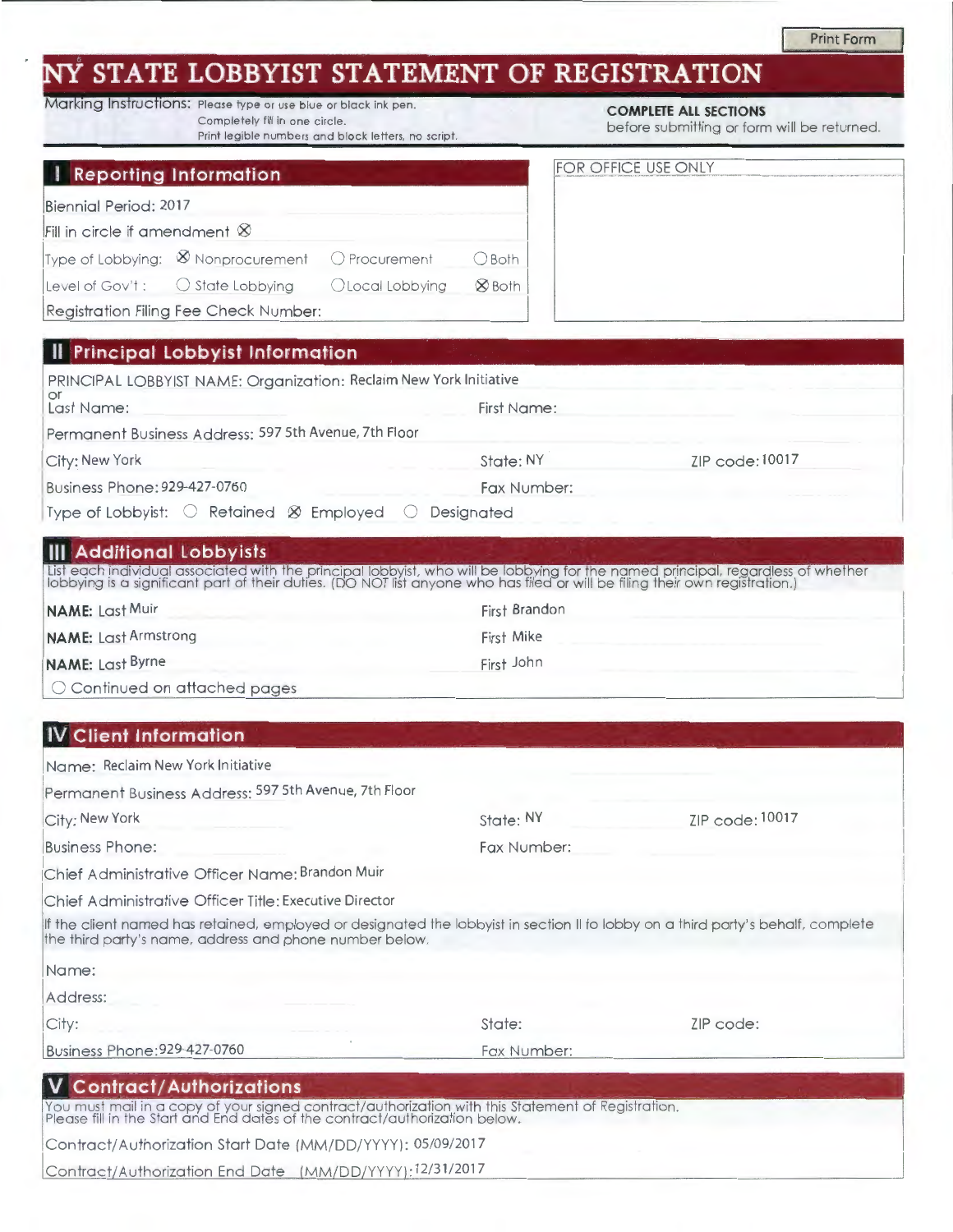| <b>VI Client Business Nature</b>                                                                                                                                                                                                  |                                                                |                                                                                                                                                                                                                |
|-----------------------------------------------------------------------------------------------------------------------------------------------------------------------------------------------------------------------------------|----------------------------------------------------------------|----------------------------------------------------------------------------------------------------------------------------------------------------------------------------------------------------------------|
| Mark the response next to the category that best describes the nature of your client's business. (MARK ONE ONLY)                                                                                                                  |                                                                |                                                                                                                                                                                                                |
| ○ Banking & Financial Services                                                                                                                                                                                                    | $\circ$ Communications                                         | O Education                                                                                                                                                                                                    |
| O Environment & Natural Resources                                                                                                                                                                                                 | C Health & Mental Hygiene                                      | $\bigcirc$ Insurance                                                                                                                                                                                           |
| $\bigcirc$ Labor                                                                                                                                                                                                                  | $O$ Law                                                        | O Manufacturing                                                                                                                                                                                                |
| O Marketing & Sales                                                                                                                                                                                                               | $\bigcirc$ Public Utilities                                    | <sup>8</sup> Public, Community Interest                                                                                                                                                                        |
| O Racing & Wagering                                                                                                                                                                                                               | O Real Estate & Construction                                   | ○ State & Local Government                                                                                                                                                                                     |
| ○ Trade Associations                                                                                                                                                                                                              | $\circlearrowright$ Transportation                             | ○ Travel & Tourism                                                                                                                                                                                             |
| VII Subjects on which you expect to lobby:<br>Government Reform and Accountability                                                                                                                                                | Legislature, Nassau County Executive                           | <b>VIII</b> Person, State Agency, Municipality or Legislative<br>VIII Body you expect to lobby:<br>Assembly, Senate, Executive Chamber, Suffolk County<br>Legislature, Suffolk County Executive, Nassau County |
| O Continued on attached pages                                                                                                                                                                                                     | ○ Continued on attached pages                                  |                                                                                                                                                                                                                |
| Bill, Rule, Regulation, Rate Number or brief<br>description relative to the introduction or intended<br>introduction of legislation or a resolution on which<br>you lobbied:<br>None                                              | None                                                           | Title and Identifying Numbers of procurement<br>contracts/documents on which you expect to lobby:                                                                                                              |
| C Continued on attached pages                                                                                                                                                                                                     |                                                                | C Continued on attached pages                                                                                                                                                                                  |
| Number or Subject Matter of Executive Order of<br>Governor/Municipality on which you expect to lobby:<br>None                                                                                                                     | None                                                           | XII Subject Matter of and Tribes involved in tribal-state<br>XII compacts, etc. on which you expect to lobby:                                                                                                  |
| O Continued on attached pages                                                                                                                                                                                                     |                                                                | ○ Continued on attached pages                                                                                                                                                                                  |
| <b>XIII Declaration</b>                                                                                                                                                                                                           |                                                                |                                                                                                                                                                                                                |
| This Declaration must be signed by the principal lobbyist. If the principal lobbyist is an organization, the Chief<br>Administrative Officer of such organization must sign this Declaration. (If the Chief Administrative Office |                                                                |                                                                                                                                                                                                                |
| I declare under penalty of perjury that the information contained in this registration is true,<br>correct, and complete to the best of my knowledge and belief.                                                                  |                                                                |                                                                                                                                                                                                                |
| SIGNATURE:                                                                                                                                                                                                                        | DATE:8/11/2017                                                 |                                                                                                                                                                                                                |
| <b>PRINT NAME: LAST Muir</b><br>O Principal Lobbyist<br>Mark One:                                                                                                                                                                 | <b>FIRST</b> Brandon<br><b>XX</b> Chief Administrative Officer | Designee (Attach Letter)                                                                                                                                                                                       |
|                                                                                                                                                                                                                                   |                                                                |                                                                                                                                                                                                                |
| The following MUST be attached to this registration at the time of submission:                                                                                                                                                    |                                                                |                                                                                                                                                                                                                |

--You MUST attach a copy of your existing w ritten lobbying contract. If you do not have a written contract. you must attach your written authorization from the client and a summary of your oral lobbying agreement. (These documents must include the dollar amount of your compensation.)

--If applicable, a designation letter if you have marked designee in section XIII.

-- If applicable, continuation sheets for sections III, VII, VIII, IX, X, XI and XII.

**PLEASE NOTE** You may be assessed up to \$25 for each day this registration is late.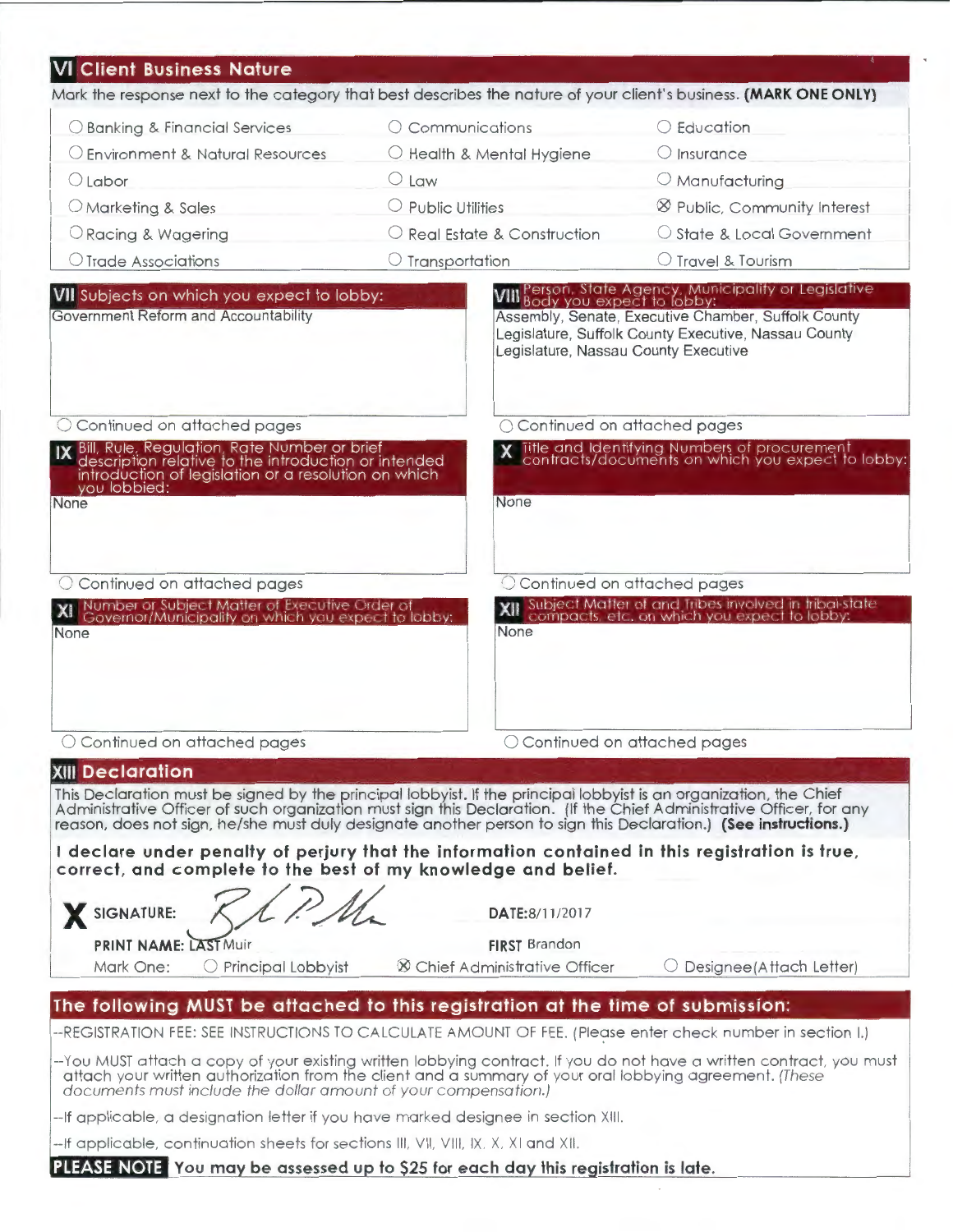## **Designated Addendum sheet for section Ill.**

Please use the following addendum pages as continuation for the specified sections. If additional space is needed, please make a copy of this sheet.

#### **Ill Additional Lobbyists**

List each individual associated with the principal lobbyist, who will be lobbying for the named principal, regardless of whether<br>lobbying is a significant part of their duties. (DO NOT list anyone who has filed or will be

| <b>NAME:</b> Last Cocchiara | <b>First Domenick</b> |
|-----------------------------|-----------------------|
| <b>NAME: Last</b>           | First                 |
| <b>NAME: Last</b>           | First                 |
| <b>NAME: Last</b>           | First                 |
| <b>NAME: Last</b>           | First                 |
| <b>NAME: Last</b>           | First                 |
| <b>NAME: Last</b>           | First                 |
| <b>NAME: Last</b>           | First                 |
| <b>NAME: Last</b>           | First                 |
| <b>NAME: Last</b>           | First                 |
| <b>NAME: Last</b>           | First                 |
| <b>NAME: Last</b>           | First                 |
| <b>NAME: Last</b>           | First                 |
| <b>NAME: Last</b>           | First                 |
| <b>NAME: Last</b>           | First                 |
| <b>NAME: Last</b>           | First                 |
| <b>NAME: Last</b>           | First                 |
| <b>NAME: Last</b>           | First                 |
| <b>NAME: Last</b>           | First                 |
| <b>NAME: Last</b>           | First                 |
| <b>NAME: Last</b>           | First                 |
| <b>NAME: Last</b>           | First                 |
| <b>NAME: Last</b>           | First                 |
| <b>NAME:</b> Last           | First                 |
| <b>NAME: Last</b>           | First                 |
| <b>NAME: Last</b>           | First                 |
| <b>NAME: Last</b>           | First                 |
| <b>NAME: Last</b>           | First                 |
| <b>NAME: Last</b>           | First                 |
| <b>NAME: Last</b>           | First                 |
| <b>NAME: Last</b>           | First                 |
| NAME: Last                  | First                 |
| <b>NAME: Last</b>           | First                 |
| <b>NAME: Last</b>           | First                 |
| <b>NAME:</b> Last           | First                 |
| <b>NAME:</b> Last           | First                 |